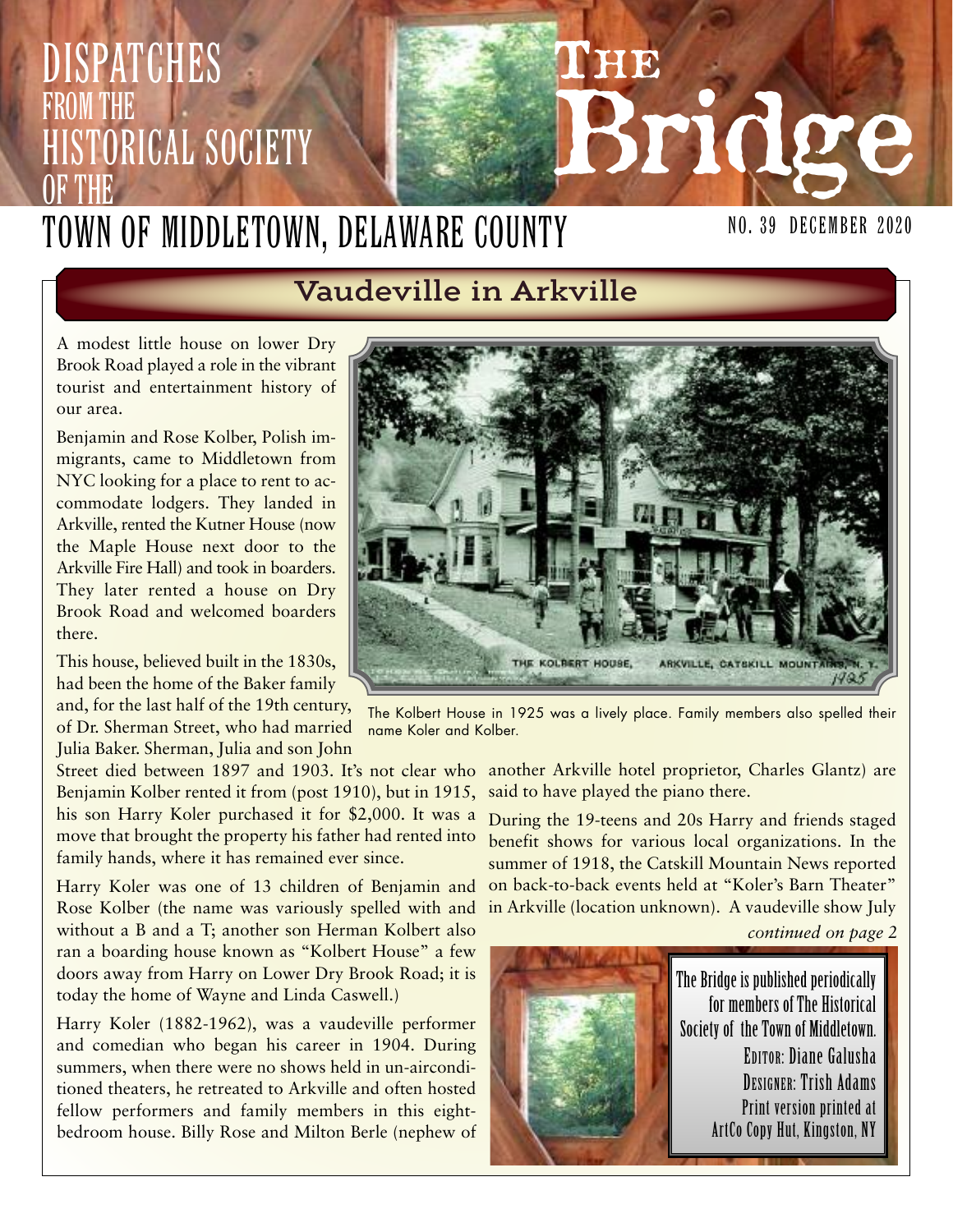# **2 Vaudeville in Arkville**



Vaudeville performer Harry Koler (above) in his prime.

The Wall of Fame at the Kolbert House features many notables of early 20th-century stage and screen, including Molly Goldberg, who got her start in her family's Fleischmanns boarding house. Can you find her in this photo?

#### *continued from page 1*

22 benefitting the "Permanent Blind Relief war fund" was given by the "theatrical people stopping at the Koler House." The following week, a dance for the benefit of the Red Cross was held there under the direction of Mrs. Samuel Korn. The music was furnished by Mead's orchestra. "A short impromptu entertainment was given by Harry Koler, Harry Weston, Helen Langsfield, and Baby Beulah Wolff. \$15 was the result of the affair."

And in 1922, the annual benefit show for the Fleischmanns Catholic Church "was arranged by Messrs. Koler and Belmont, well known professional stars in Keith's circuit of vaudeville

houses." It featured members of their respective families, including "Little Miss Ethel Kolbert."

For much of the year, Harry and his vaudeville colleagues traveled the country performing in big cities and small towns. He also appeared in some popular stage shows — as "Hard Boiled Herman" in the musical comedy "Rose Marie" (the film version in 1936 starred Nelson Eddy and Jeannette MacDonald), and as Ira Pond in "I Must Love Someone" for 191 performances at the Longacre Theater in 1939.

But in the summer, Harry returned to Arkville where in the 1930s he established a "chop suey and chow mein" restaurant in the kitchen that was added to the rear of the house. The cook was named "Sing Low" and the eatery proved popular for a few years.

Harry came out of retirement to appear in UFO shows during WWII. Divorced with no children, he sold the Arkville house to his brother Mack Kolber, who came up summers with his wife. Mack and Harry operated a cigar store in the theater district in Manhattan which was popular with stars of stage and screen.

Mack Kolber left the Arkville house in the 1950s to nephew Benjamin Munk and wife Ione. It remains a family summer home.

#### hsm executive committee

Diane Galusha, PRESIDENT Bill Blish, VICE PRESIDENT Marilyn Pitetti, TREASURER Amy Taylor, SECRETARY TRUSTEES: Henry Friedman, Agnes Laub, Pat Moore, Barbara Moses, Josef Schoell, Doris Warner

www.mtownhistory.org history@catskill.net Find us on Facebook!



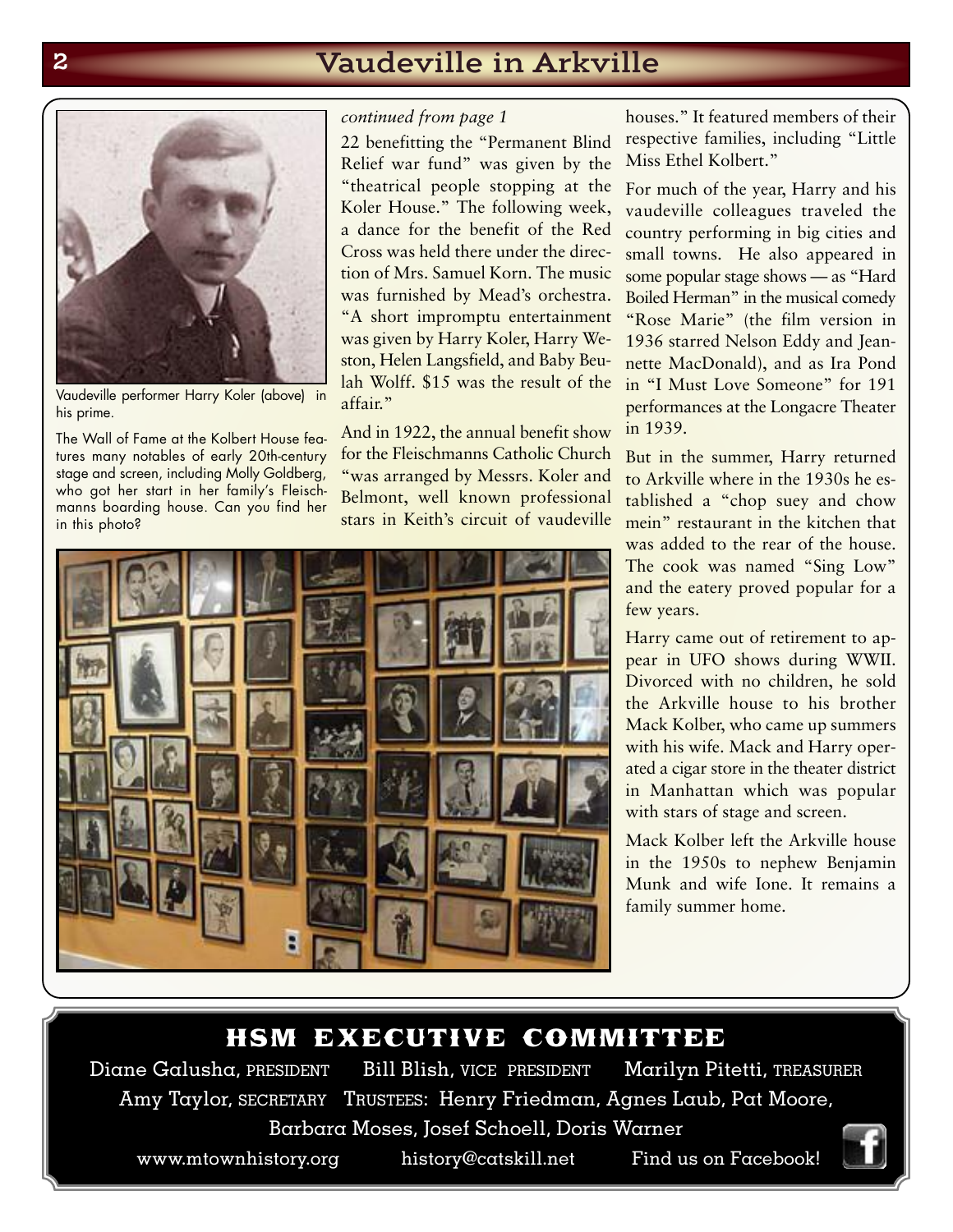# **2020: A Year for the History Books 3**



*It has been just nine months since COVID-19 arrived to transform our lives and communities. Time has blurred, and it seems like another lifetime that we came and went without thought, socialized, worked, went to school, attended concerts, shopped and held face to face conversations without masks. Zoom? Who knew?*

*This has been a strange and momentous year. HSM has attempted to document COVID's local impact for posterity. Now, as we await the vaccines that will hopefully allow us to one day resume some degree of normalcy, we offer a few mementoes and interview excerpts from the early days of the pandemic this past spring.*

#### **On Isolation**

**Julia Reischel,** Coordinator of the Rural Communities Opioid Response Planning Grant for Margaretville Hospital:

"The social isolation that is required to combat the spread of COVID is damaging to most people, none moreso than those who are attempting to overcome addiction to narcotics. "One's recovery is predicated on feeling a sense of community and belonging, and the ability to have joy and pleasure in life. All of these things have been subsumed by the pandemic. You can't see people, you might be isolating with an abuser or someone you have tensions with, your job is almost certainly lost. This is terrible for people in recovery. There will be high rates of relapse and recurrence. People will die from it. People are already dying from it."

### **On Shifting**

**Mike Riley,** proprietor of Picnic, a Margaretville eatery that employs four people:

"We do as much contactless transaction as possible. People look at the menu online, call ahead and place their order, paying generally through credit cards. And then we do curbside pickup and delivery. We do allow two people at a time inside if they are paying with cash. We sterilize the money with bleach solution, and bake it in the oven. . . There are a lot of people who feel it's a hoax. There is a major trust issue with this whole thing right now, a disconnect between science and the administration of science, a real gap. People think they're smarter to be cynical. And they're angry when we can't deliver what they want."

*continued on page 4*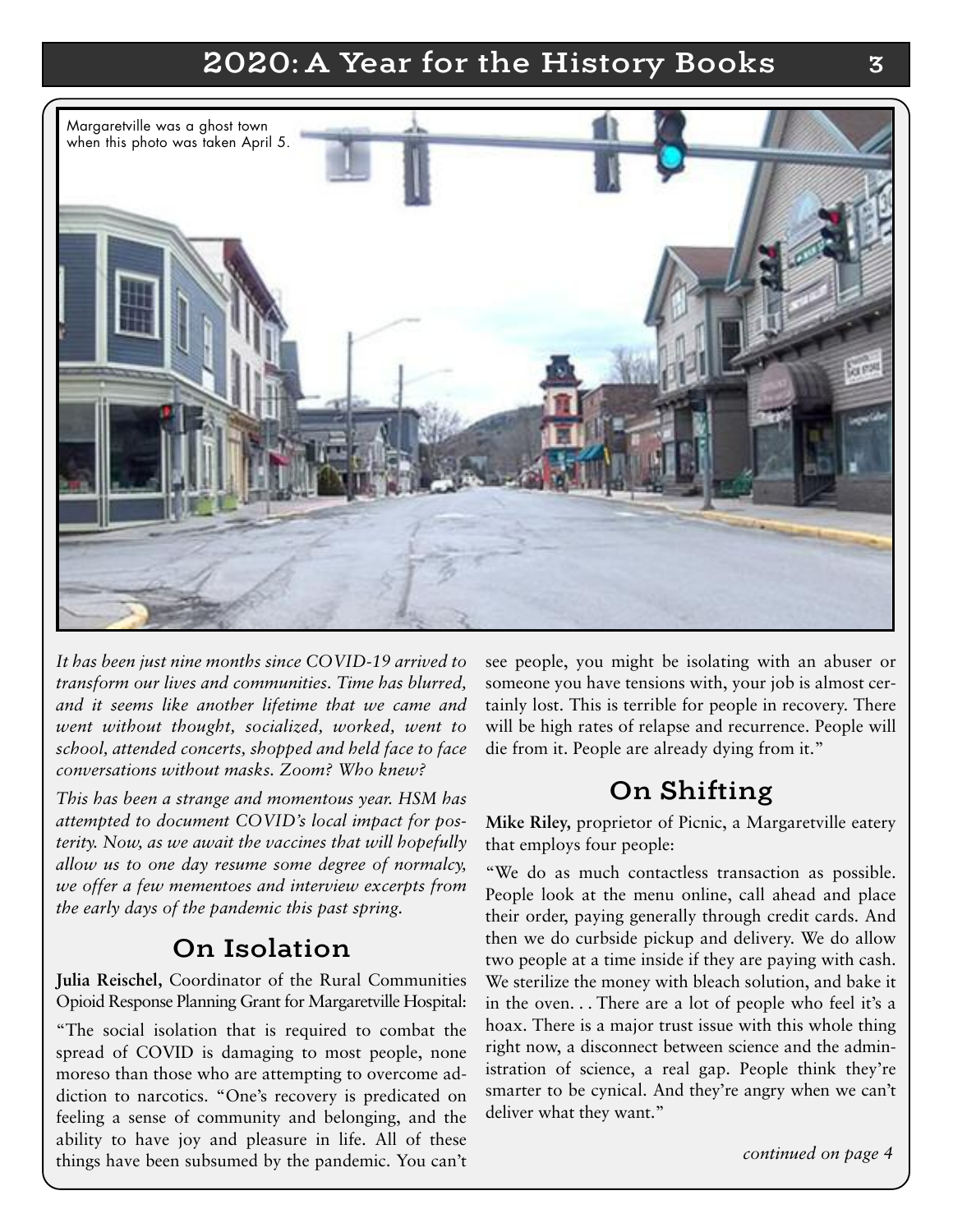## **4 2020: A Year for the History Books**



*continued from page 3*

#### **On Adaptation**

**Karen Bramley,** Roxbury Central School third grade teacher:

"Our Superintendent told us to start thinking about the possibility that school would be closing for a period of time. But basically we had three days. We were told Friday we would close for two weeks. Then on Sunday it was extended to three weeks. Parents were notified. On Monday we told the kids and taught them how to use Google classroom. They weren't sad or scared, I think they were shell shocked. All kids from third grade and up were provided a Chromebook and younger students who needed one got them too. MTC stepped up and provided internet connections. . . This is the hardest thing I have ever done as a teacher. I'm not in the classroom, the kids are not in front of me. Eightand nine-year-olds really need that one-on-one connection to learn. . . I feel so bad for the parents, especially those who are still working. They have to come home and teach too. The parents are doing the best they can."

Linda Ballard, proprietor of Catskill Seasons, pivoted from sporting goods to food and toilet paper when it appeared that's what people needed.

## **On Generosity**

**Frank Canavan and Joyce St. George,** Coordinators, Community Pantry of the Town of Middletown:

Frank: "There are 580\* households now registered with the pantry from Middletown, but also Andes, Roxbury, Big Indian. We made the decision early on to deliver food to recipients to keep them safe. We leave the box on the doorstep, knock on the door. We have people making masks, and we put the masks in the bags with the food. We check in with people, see how they're doing. A lot of elderly people are very scared, terrified to go outside. For some this may be the only contact they have with the outside world."

Joyce: "We encourage people who have small businesses who are struggling to

come to us for food. We'd rather they use their limited funds to pay their electric bills or whatever and use us for food for awhile. . . . The community has really gone to bat for the pantry. We have more volunteers than we could ever have imagined, people donating money, donating food. It's been an amazing experience."

*\*By the end of 2020, 625 families had registered for help from the food bank.*

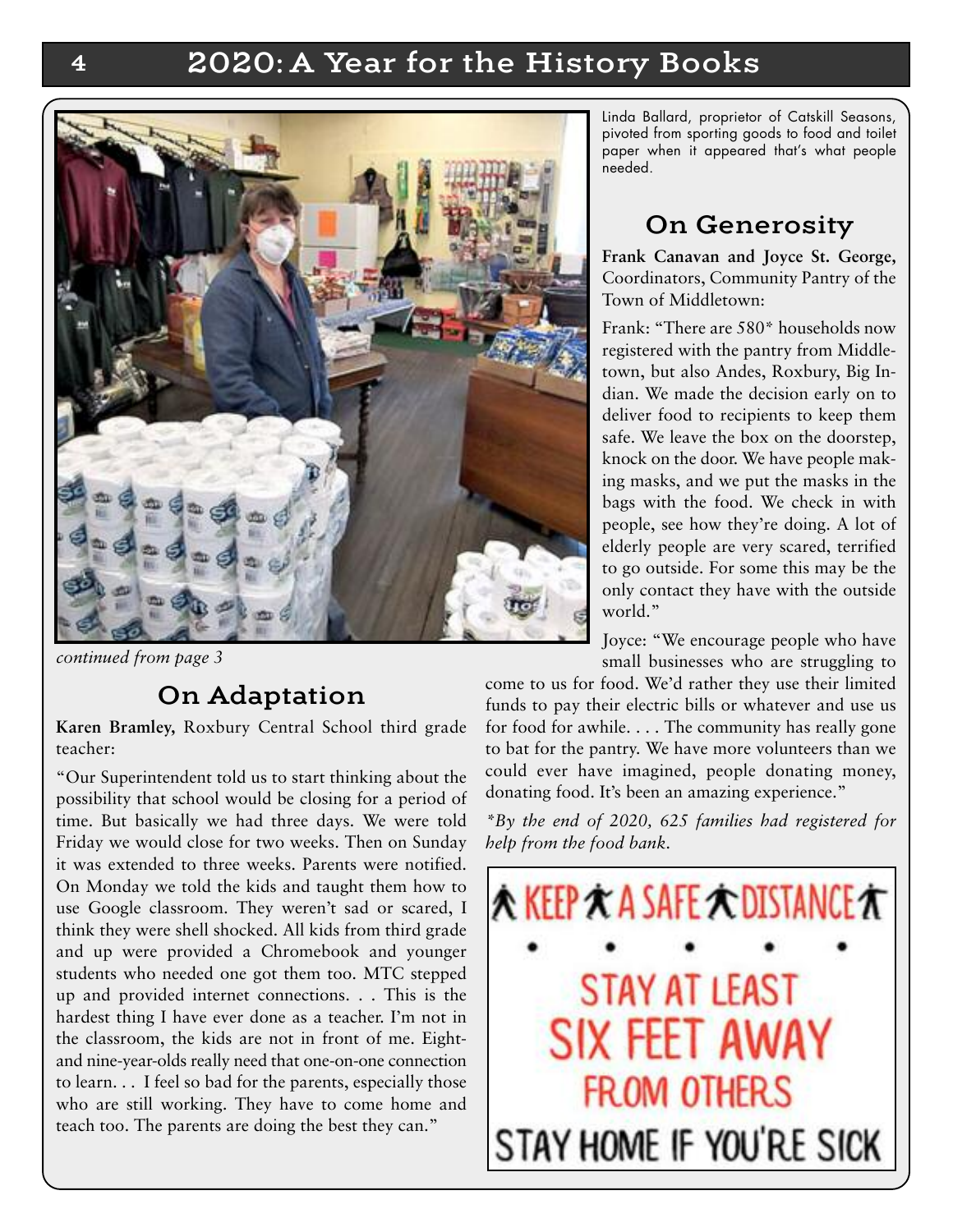# **2020: A Year for the History Books 5**





Clockwise from top left: Churches were closed for much of the year. Some have offered services via Facebook.

The Class of 2020 didn't have much of a senior year but they paraded through Main Street to pick up caps and gowns June 13.

Scott Gray organized a barbecue April 17 to provide townsfolk in isolation with a hot meal.

Anne Sanford wasn't taking any chances with this face shield.

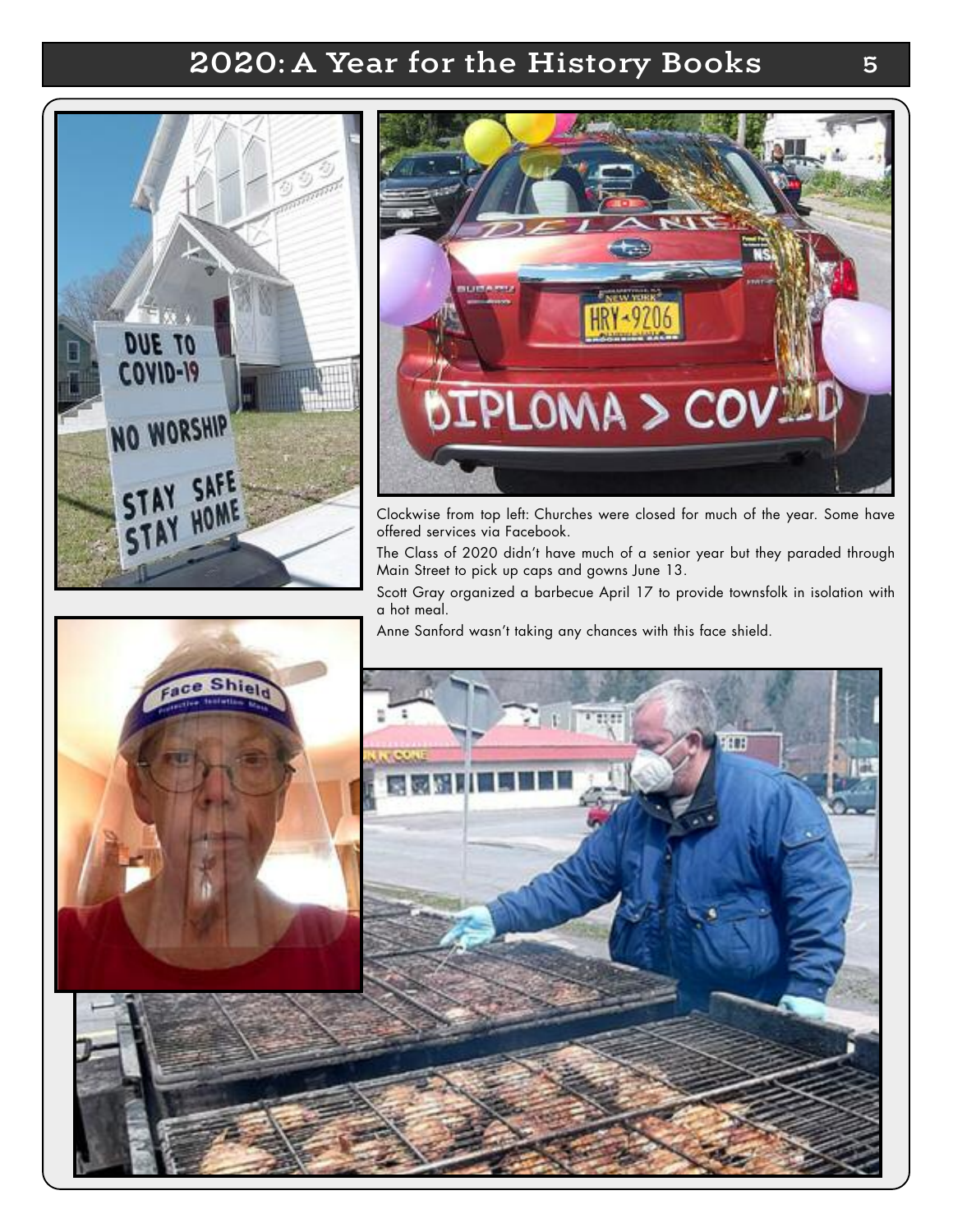#### *by Georgia Taylor*

I lived with my parents just a few steps down the road from the school house. We moved there when I was four years old. Mom kept busy tending the feed store next door to our house, and there was my baby brother to care for, too. Dad worked out.

I seemed to have been charmed by the school bell ringing out calling the students to class. Being inquisitive and adventurous as a four-year-old can be, I started slipping away through open doors, only to be welcomed by a giant of a man who let me sit amongst children of various sizes. Mom soon caught on to where I was going and came to retrieve me but was told by the teacher, Mr. Shultis, "Let her stay." Thus began my humble school beginnings.

I could go home for lunch or carry lunch and eat at school. Sometimes



when I went home I returned with a treat for all. On bitter cold days I enjoyed hot soup with the rest, heated up on the wood stove that kept the school warm.

The class size was smaller than in years past, as centralization was taking place and kids of age were going to the high school in Margaretville. There were no partitions to separate classes. Particular classes would be grouped together and the rest studied or did projects on their own. It was not unusual to hear questions asked of a class and someone not in that class responding. In reality, we were all learning together.

The day started with the Pledge of Allegiance, Scripture reading, taking attendance, remarks from the teacher. At morning recess we often did exercises standing beside our desk. We went outdoors as much as weather allowed. Tag games were very popular such as Kick the Can (a version of hide and seek), and Red Rover, Red Rover I dare you to come over. In Kealy Over, a team was on each side of the school, a ball was thrown over the roof and when we heard the ball was "Caught!" all ran to exchange sides. Anyone tagged with that ball became a member of that team.

My first teacher was Leland Shultis One of the worst things about the and for second and third grade it was Hildreth Franks. Both lived in or near Arena. The Superintendent of Schools, Miss Zena Travis, often visited the school. Like Mr. Shultis, she was large in stature, a very delightful, humble person. She not only your turn. knew the students but their families.

By the time I was in third grade my attending my beginning years of school little brother was getting his wandering at the Stone Schoolhouse during the bug and he found his way to the last years of its existence as a school.



Georgia Fairbairn and little brother Fred playing in the East Branch of the Delaware.

school. He could not reach the door handle but got many giggles from the students by his trying to enter. He would finally give up and return home. I breathed a sigh of relief.

school was a trip to the outhouse. Can you imagine how embarrassing it would be to go to the black board and put your initials in the lower left corner by the door? More than one set of initials there meant you waited

It was an unforgettable experience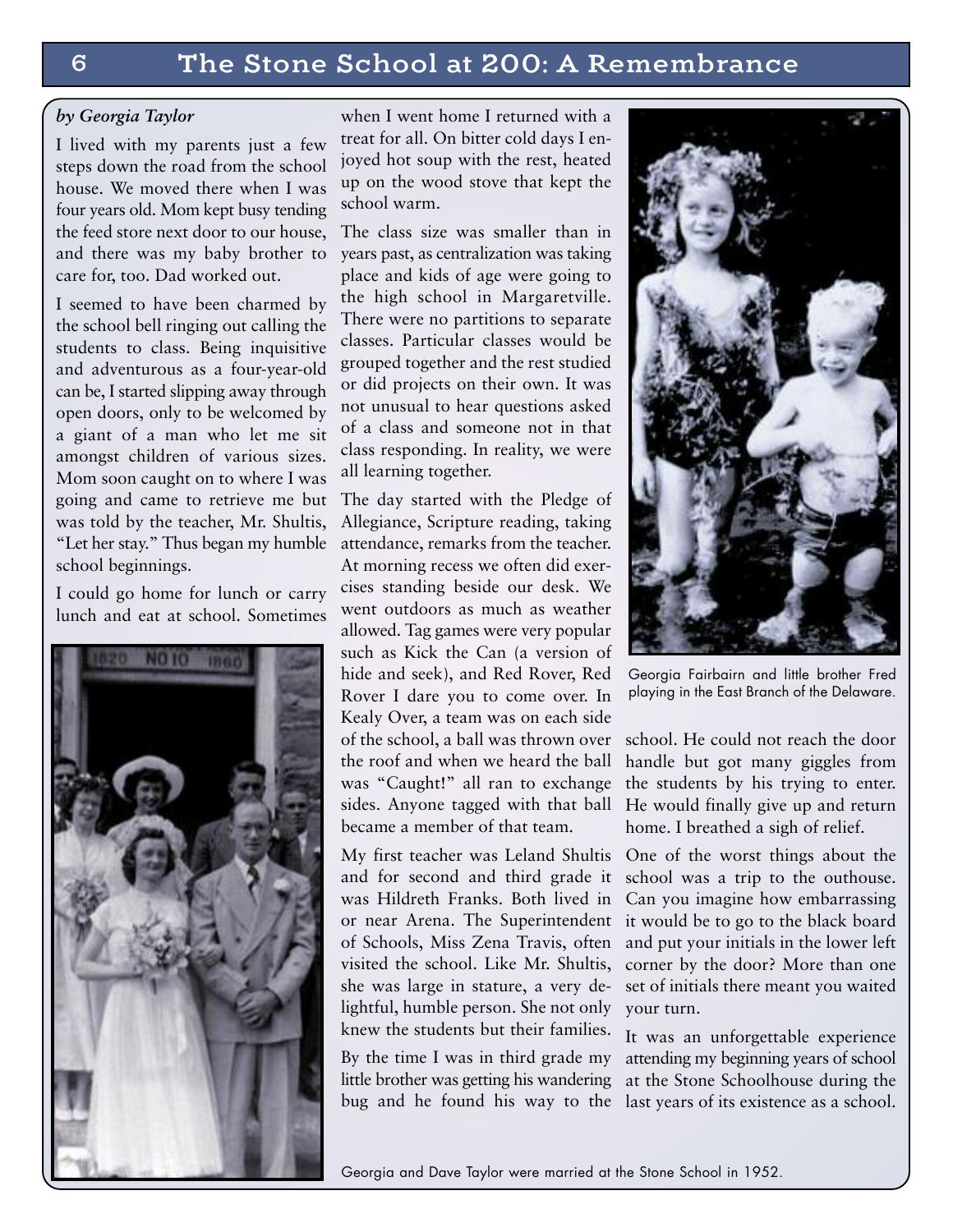## **The Stone School at 200: A Remembrance 7**



Stone School students in the 1930s when Lena Borden Tiffany was their teacher. See anyone you recognize?

Georgia in 2020, in the doorway of the school she first attended as a curious fouryear-old.